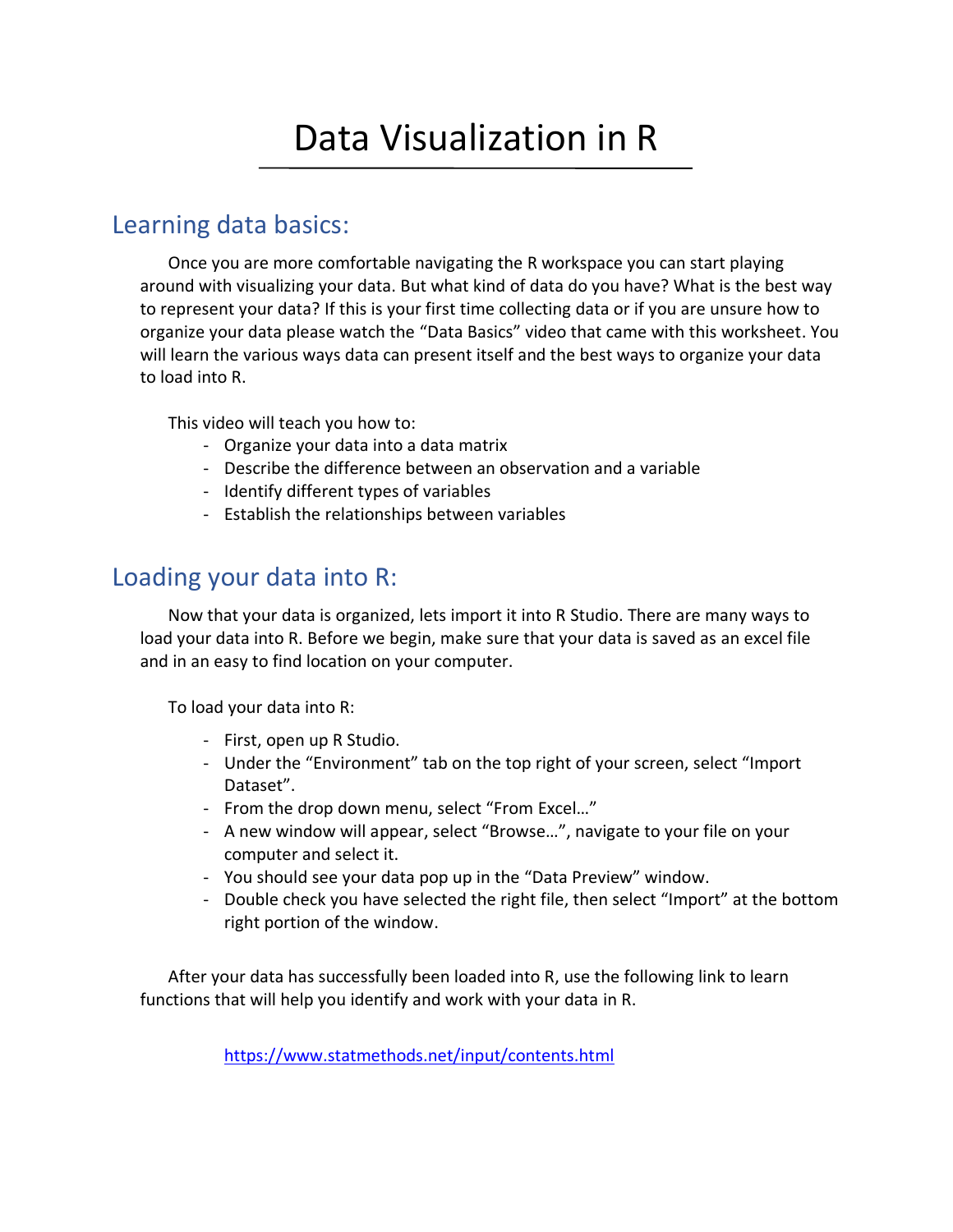# Visualizing your data in R:

With your data imported into R it is time to start visualizing your data. But what is the best figure for your type of data? Below is a quick guide for some simple figure types and the variable types that are used to make them.

| <b>Figure Type</b>           | <b>Variable Type</b>          | What does it show?                       |
|------------------------------|-------------------------------|------------------------------------------|
| <b>Pie Chart/Bar Chart</b>   | One Categorical               | Shows frequencies or percentages         |
| Histogram                    | One Numerical                 | Shows distributions                      |
| <b>Box Plot</b>              | One Numerical/One Categorical | Shows spread of values                   |
| <b>Dot Plot/Scatter Plot</b> | <b>Two Numerical</b>          | Shows relationship between two variables |

### **Building your figure:**

When you have decided which figure you'd like to make, select one of the links below to learn more. For general information on creating figures and saving them under different file types, start here: <https://www.statmethods.net/graphs/creating.html>

Pie Charts and Bar Charts:

Pie Chart - <https://www.statmethods.net/graphs/pie.html> Bar Chart -<https://www.statmethods.net/graphs/bar.html>

Histograms and density plots:

Histograms - <https://www.statmethods.net/graphs/density.html>

#### Box plots:

Box Plot - <https://www.statmethods.net/graphs/boxplot.html> (Some functions may not work due to packages that are no longer available in R.)

#### Scatter plots:

Scatter Plots - <https://www.statmethods.net/graphs/scatterplot.html> (Some functions may not work due to packages that are no longer available in R.)

## **Making your figures look professional:**

Setting graphical parameters - <https://www.statmethods.net/advgraphs/parameters.html> (Some functions may not work due to packages that are no longer available in R.)

Manipulating axes and text - <https://www.statmethods.net/advgraphs/axes.html> (Some functions may not work due to packages that are no longer available in R.)